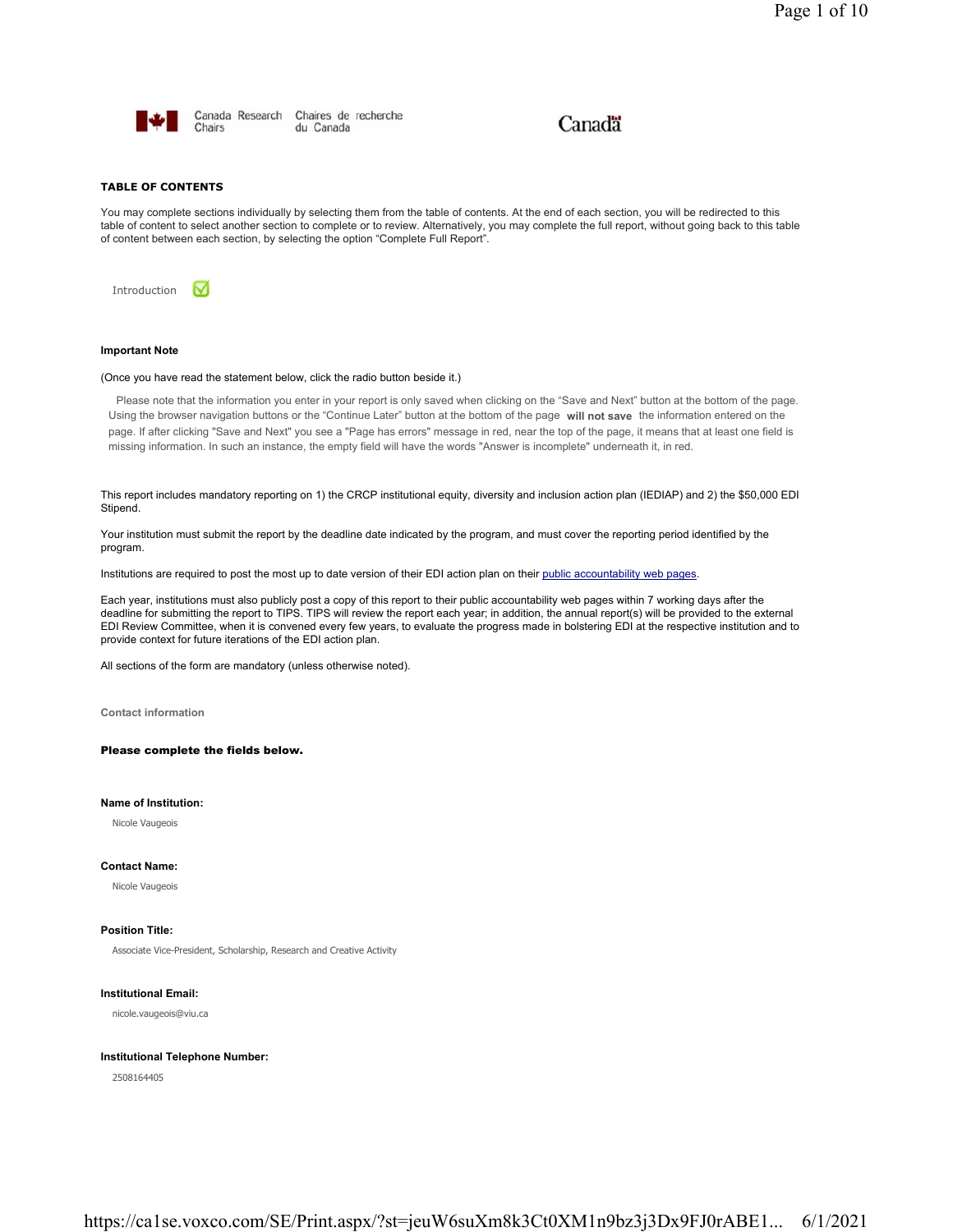# **The link for the EDI progress report and EDI Stipend report:**

https://ca1se.voxco.com/SE/?st=jeuW6suXm8k3Ct0XM1n9bz3j3Dx9FJ0rABE1AwVQD8M%3D

Does your institution have an EDI Action Plan for the CRCP?

No

### **PART A: EDI Action Plan** - Reporting on Key Objectives Analyses, Systemic Barriers, Objectives and Indicators

In developing their action plans, institutions were required to conduct: 1) an employment systems review; 2) a comparative review; and 3) an environmental scan (see program requirements here). These assessments were required in order to identify the specific systemic barriers and/or challenges that are faced by underrepresented groups (e.g. women, persons with disabilities, Indigenous peoples and racialized minorities at the respective institution; institutions were then required to develop key S.M.A.R.T. (specific, measurable, aligned with the wanted outcome, realistic and timely) objectives and actions to address them.

Indicate what your institution's key EDI objectives are (up to six) as outlined in the most recent version of your action plan (either the one approved by TIPS or the one current under review by TIPS), as well as the systemic barriers/challenges identified that these objectives must address. Please note that objectives should be S.M.A.R.T. and include a measurement strategy. List the corresponding actions and indicators (as indicated in your institutional EDI action plan) for each objective, and outline: a) what progress has been made during the reporting period; b) what actions were undertaken; c) the data gathered; and d) indicators used to assess the outcomes and impacts of the actions. Please note that indicators can be both quantitative and qualitative and should be specific. Outline next steps and use the contextual information box to provide any additional information (e.g. course correction, obstacles, lessons learned, etc.) for each objective.

# **Key Objective 1**

If the answer to the previous question was 'yes', indicate how much of the funding was spent on this key objective and specifically what the funds were spent on.

# **Key Objective 2**

Brief description of S.M.A.R.T. (specific, measurable, aligned with the wanted outcome, realistic and timely) Key Objective 2:

Assemble and report on VIU-specific EDI data, and draft an inaugural EDI Action Plan, consulting with key stakeholder groups on creating specific goals, objectives and actions from survey results

### Systemic barriers -

Please provide a high-level description of the systemic barriers (e.g. summarize what the barriers are and how they were identified):

As with our surveying objective, the primary systemic barrier encountered in reporting and first drafting of the EDI Action Plan involved lack of familiarity with the process and challenges with identifying specific goals, objectives and actions.

### Corresponding actions undertaken to address the barriers:

The EDI Action Plan includes commitments to ongoing reporting, consultation and community engagement. It is anticipated that with increasing prominence of EDI goals<br>in institutional strategic planning and activity, includi diminish.

#### Data gathered and Indicator(s) - can be both qualitative and quantitative:

The draft EDI Action Plan identified 6 primary goals and specific indicators, to: 1. ensure institutional policies and procedures support EDI; 2. support learners and employees to demonstrate equitable and inclusive behaviour; 3. help more learners from equity-deserving groups enrol and thrive at VIU; 4. support more employees<br>from equity-deserving groups to apply be hired and thrive at embrace EDI best practices in VIU's scholarship, research and creative activity.

# Progress and/or Outcomes and Impacts made during the reporting period:

The draft of the inaugural VIU EDI Action Plan is anticipated within the next 6 - 8 weeks. Presentation and/or discussion with President's Council, Senior Management Team, Senate and Board are all anticipated to occur within the next 6 to 8 months.

#### Challenges encountered during the reporting period:

Challenges with creation of the Action Plan were limited.

### Next Steps (indicate specific dates/timelines):

Completion of the Action Plan and presentation/discussion with leadership and governance bodies.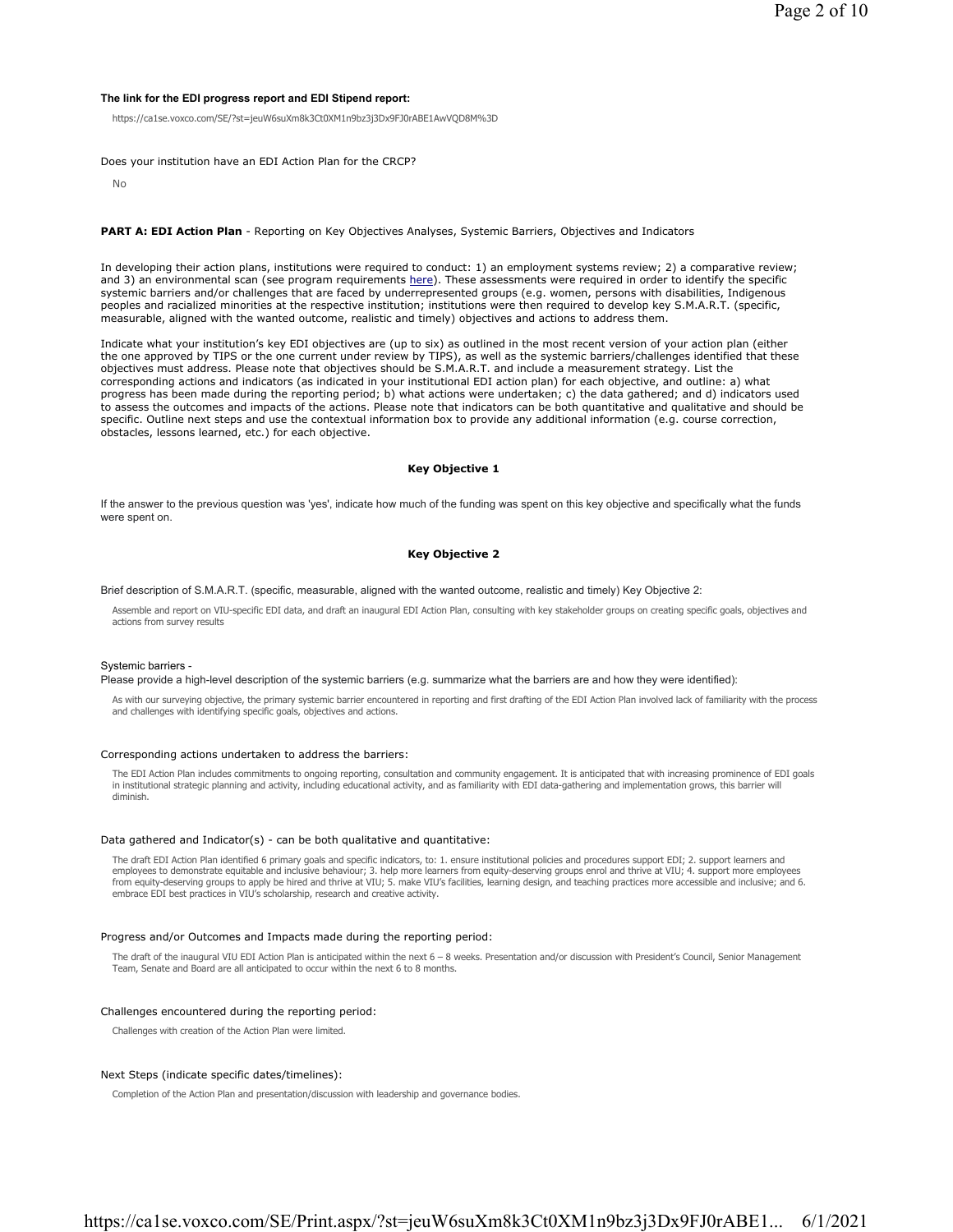Was funding from the CRCP EDI stipend used for this key objective?

No

If the answer to the previous question was 'yes', indicate how much of the funding was spent on this key objective and specifically what the funds were spent on.

### **Key Objective 3**

# Brief description of S.M.A.R.T. (specific, measurable, aligned with the wanted outcome, realistic and timely) Key Objective 3:

Conduct a preliminary institutional policy scan to identify gaps and challenges with VIU's existing policies, procedures and systems

#### Systemic barriers -

### Please provide a high-level description of the systemic barriers (e.g. summarize what the barriers are and how they were identified):

Systemic barriers that pointed to the need for policy review included outdated policies procedures and systems that lacked EDI awareness, and an absence of policies procedures and systems (eg EEO policy) that actively supported EDI. VIU has not yet had sufficient time and opportunity to conduct a full- fledged review of all institutional policies, procedures and systems; however, an initial scan was undertaken as a first step

### Corresponding actions undertaken to address the barriers:

Planning is underway to implement a more detailed policy review; this is a commitment in the draft Action Plan. In addition, some steps are underway, as identified below, to already begin addressing the identified gaps and challenges within VIU's policy procedure and systems structure.

#### Data gathered and Indicator(s) - can be both qualitative and quantitative:

During surveying and subsequent consultation, respondents consistently identified the need to both supplement and update VIU's existing policies, procedures and systems in relation to Equity Diversity and Inclusion. Indicators include that: • key EDI-related policies, procedures will align with best practices, as measured via<br>implementation of new or revised policies, as indicate "fully satisfies" rating by the CRC Secretariat.

### Progress and/or Outcomes and Impacts made during the reporting period:

Progress is underway, during the reporting period, on: • Revision and updating of the Human Rights and Personal Harassment policies and procedures; • Revision and updating of policy and procedure related to student disability accommodation; • Creation of new policy and procedure related to focused EDI hiring initiatives, including creation of training specifically designed to address implicit bias in recruitment; and • Commitment to a full policy review in the EDI Action Plan.

### Challenges encountered during the reporting period:

Challenges with progress on policy, process and systems review during the reporting period included the absence of a formal full review. However, additional strategies are being created to continue progress in spite of challenges, including use of less formal resources – including creating supportive guidelines, "FAQ"-type resources, and other collaborative education and training tools (for example in relation to disability accommodation) to advance EDI goals, prior to implementation of the Action Plan.

### Next Steps (indicate specific dates/timelines):

Continue the creation of informational and educational resources to advance key EDI goals in advance of/expectation of more formal policy procedure and systems review commitments, which form part of the EDI Action Plan. Continue to move forward with presentation and implementation of the Action Plan.

### Was funding from the CRCP EDI stipend used for this key objective?

Yes

If the answer to the previous question was 'yes', indicate how much of the funding was spent on this key objective and specifically what the funds were spent on.

If the answer to the previous question was 'yes', indicate how much of the funding was spent on this key objective:

10000

### If an amount was entered in the previous question, indicate specifically what the funds were spent on.

Stipend funding was used to support external consultants creation of a workshop to improve awareness of, and eliminate, implicit bias in recruitment.

### **EDI Stipend Impact Rating**

Please rate the extent of the impact the EDI Stipend has had on your institution in meeting this key objective:

Major impact (the EDI Stipend had a major impact on achieving progress)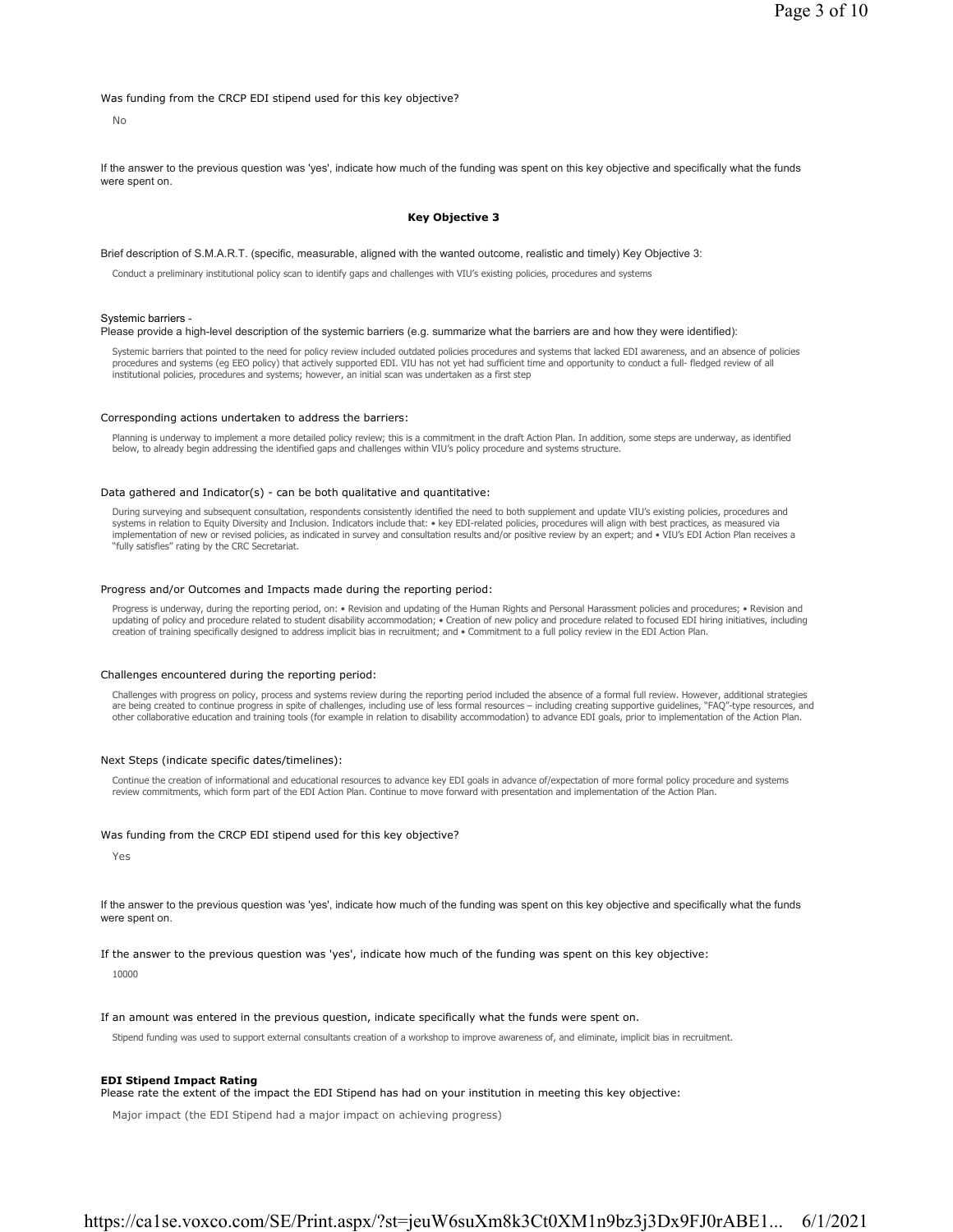### **Key Objective 4**

# Brief description of S.M.A.R.T. (specific, measurable, aligned with the wanted outcome, realistic and timely) Key Objective 4:

Support VIU learners and employees to demonstrate more equitable and inclusive behaviour, by enhancing EDI learning opportunities, and celebrating EDI achievements and contributions.

### Systemic barriers -

#### Please provide a high-level description of the systemic barriers (e.g. summarize what the barriers are and how they were identified):

Systemic barriers identified during surveying, which education is designed to address, included: - Implicit biases, lack of awareness of essential EDI concepts or uneven understanding of core EDI issues and concepts; - Silos, lack of communication, feelings of isolation; - Lack of understanding of, or resentment of, Indigenous perspectives and/or resources.

#### Corresponding actions undertaken to address the barriers:

The draft Action Plan specifically identifies and addresses the need to address these barriers through creation of multiple educational strategies, as well as celebration of EDI achievements and contributions to EDI by both learners and employees. Specific strategies include education related to privilege implicit bias, microaggressions, allyship, anti-racism education, sexual violence awareness and prevention, disability awareness, respect for Indigenous peoples and history, and other specific commitments.

#### Data gathered and Indicator(s) - can be both qualitative and quantitative:

Data gathered through the survey and subsequent reporting and Action Plan consultation processes has highlighted the importance of multiple educational strategies, community awareness-building and dialogue opportunities. Specific indicators identified include: • Increased availability of opportunities to learn, share, and discuss aspects of EDI impacting all 5 equity-deserving groups; • A positive change in the number or percentage of learners and employees who participate in opportunities to learn about EDI; • A positive change in the self reported awareness of education participants; and • Increased opportunities to celebrate – and participate in celebration – of EDI contributions and achievements in the VIU community.

#### Progress and/or Outcomes and Impacts made during the reporting period:

During the reporting period, first level Anti Racism Training has been provided to the senior administration and management of VIU. These sessions continue to be<br>offered across all levels of the VIU employee community. Fur including "train the trainer" sessions. Internal workshops for employees are nearing completion on: Implicit Bias, Microaggressions and Allyship. Custom-built information/discussion sessions are being provided on how to support equity in the classroom environment. Education on Universal Design for Learning are being<br>developed and offered through the Centre for Innovation and Exc accommodation are in development. Education on Gender Diversity has been updated and is being offered through the Positive Space Alliance, which comprises both learners and employees. Anti-racism education has been developed for learners through Indigenous Learning and Engagement. Multiple opportunities for engagement with the Elders in Residence have been made available for both learners and employees. Multiple opportunities to engage in additional specific learning related to Indigenous history, such as the Kairos Blanket training, have been developed and delivered. These educational opportunities will continue to grow, and are a core commitment in the draft EDI Action Plan. Specific events were also developed during the reporting period, including: - The "Access & Inclusion Awards" which celebrate advances in making our campuses more accessible for persons with disabilities and celebrate the achievements of faculty who demonstrate optimally inclusive learning strategies; - The "CREATE" event celebrated equity and anti racism through student artistic endeavour – exploration is underway as to whether the inaugural event in 2020 can become an annual festival.

### Challenges encountered during the reporting period:

Challenges include: - Lack of "affinity groups" through which a sense of safety, belonging and sharing can be developed; - Need for a formalized "anti racism" working group, which is currently in development, as well as supportive resources specific to the experience of racism, including anti-Asian, anti-Black, and anti-Indigenous racism, for both learners and employees; - Need for a central location where essential and current information on EDI-related education, training, resources, supports, and other resources, can be easily accessed

### Next Steps (indicate specific dates/timelines):

Continuing to develop training, education, discussion, and additional resources, as identified in "challenges" and outlined in the draft Action Plan. Also exploring continuing the CREATE event, and creating additional events to celebrate EDI on our campuses.

### Was funding from the CRCP EDI stipend used for this key objective?

If the answer to the previous question was 'yes', indicate how much of the funding was spent on this key objective and specifically what the funds were spent on.

#### **Key Objective 5**

Brief description of S.M.A.R.T. (specific, measurable, aligned with the wanted outcome, realistic and timely) Key Objective 5:

Supporting more employees from equity-deserving groups to apply, be hired and thrive at VIU. This objective is to be measured by self-identification survey and data<br>collection at recruitment, and measures of feelings of in

No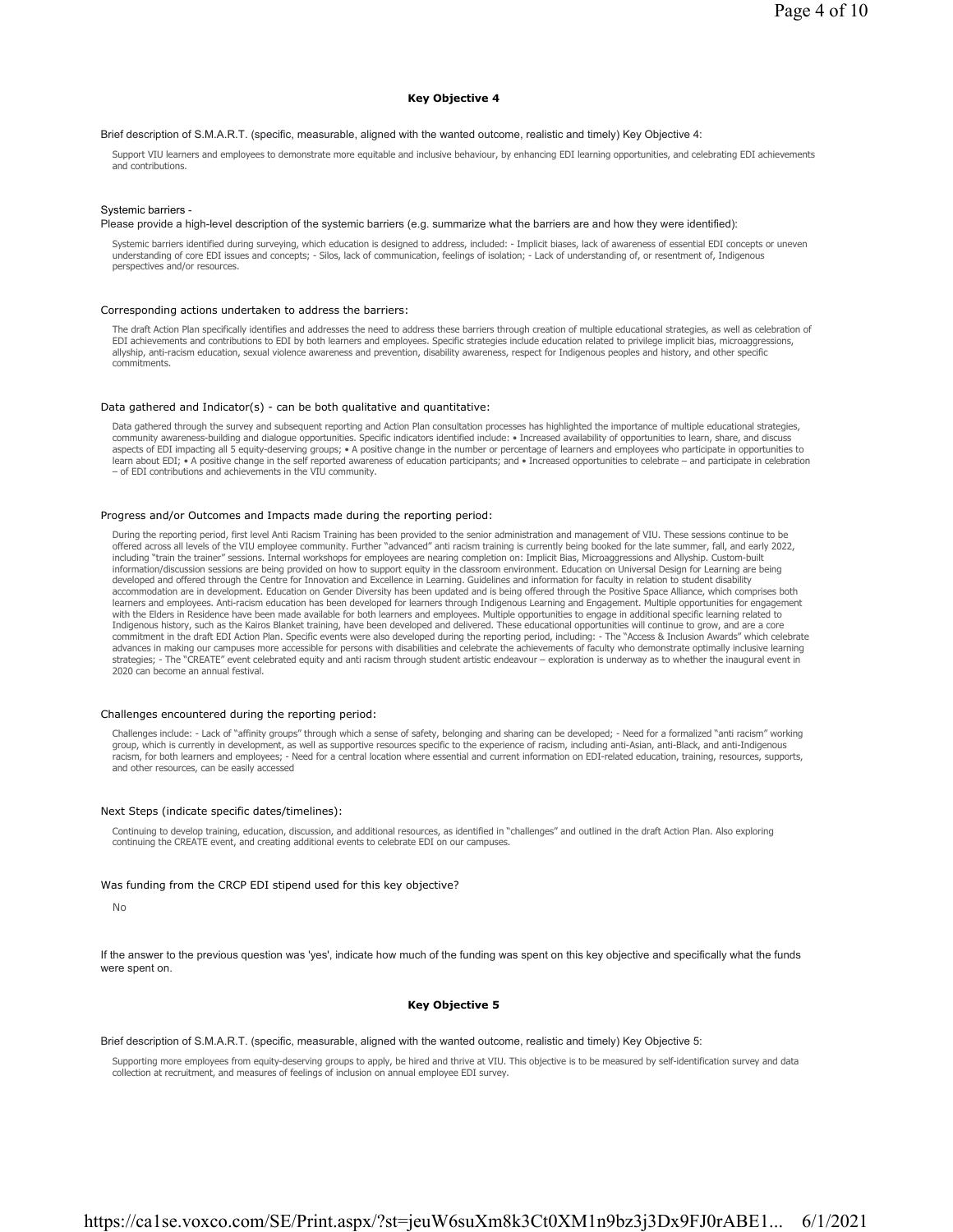### Systemic barriers -

Please provide a high-level description of the systemic barriers (e.g. summarize what the barriers are and how they were identified):

Barriers identified during the survey/environmental scan, include: • Under-representation of specific equity-deserving groups among employees, in particular from BIPOC communities; • Lack of a mechanism to address implicit bias during the recruitment process; • Lack of affinity groups, mentorship opportunities and other means to enhance belonging and retention of under-represented groups • Lack of self-identification survey and data collection at recruitment

#### Corresponding actions undertaken to address the barriers:

Actions identified through the survey/environmental scan, and forming key strategies identified in the EDI Action Plan, include: • Creation of a Self Identification Questionnaire to monitor EDI composition of the workforce; • Training to address/eliminate implicit bias in the recruitment process; • Including an EDI champion in CRC Chair recruitment; • Creation of an EDI toolkit and inclusion of the toolkit in orientation; • Creation of affinity groups and mentorship opportunities to support enhanced recruitment and inclusion of under-represented employees • Creation of a regular/annual employee EDI survey.

### Data gathered and Indicator(s) - can be both qualitative and quantitative:

Data gathered during the EDI survey and consultation indicated VIU has achieved some significant success in improving representation of women and members of Indigenous communities, including in senior administrative roles. However, representation of Black, Asian and other historically under-represented and racialized groups was identified as an area in need of improvement.

### Progress and/or Outcomes and Impacts made during the reporting period:

During the reporting period, a number of steps were taken or begun, to address these gaps: • Development of a Self-Identification Questionnaire to monitor EDI composition is nearing completion; • Training to address/eliminate implicit bias during the recruitment process is nearing completion; • Creation of an anti-racism working<br>group, and inclusion of an affinity group, for emp

### Challenges encountered during the reporting period:

Challenges during the reporting period related to this objective, primarily involved the volume of initiatives contemplated, and need to plan and resource their implementation.

### Next Steps (indicate specific dates/timelines):

- Finalization of the Self Identification Questionnaire; - Finalization of training on implicit bis in recruitment; - Formal confirmation of the anti racism working group and affinity group - Implementation of an EDI champion in CRC recruitment; - Work to begin on creation of a regular/annual employee EDI survey.

# Was funding from the CRCP EDI stipend used for this key objective?

Yes

If the answer to the previous question was 'yes', indicate how much of the funding was spent on this key objective and specifically what the funds were spent on.

If the answer to the previous question was 'yes', indicate how much of the funding was spent on this key objective:

5645

#### If an amount was entered in the previous question, indicate specifically what the funds were spent on.

The stipend funding was used to for recruitment of an employee to develop the self-identification questionnaire, and to resource funding for consultant development of the implicit bias in recruitment workshop.

### **EDI Stipend Impact Rating**

Please rate the extent of the impact the EDI Stipend has had on your institution in meeting this key objective:

Major impact (the EDI Stipend had a major impact on achieving progress)

## **Indicate in the table below any leveraged cash or in-kind contributions provided by the institution**

Leveraged cash or in-kind contributions from your institution (if applicable):

| Amount S | Source / Type (cash or in-kind) |
|----------|---------------------------------|
|          | n/a                             |
|          | n/a                             |

**Key Objective 6**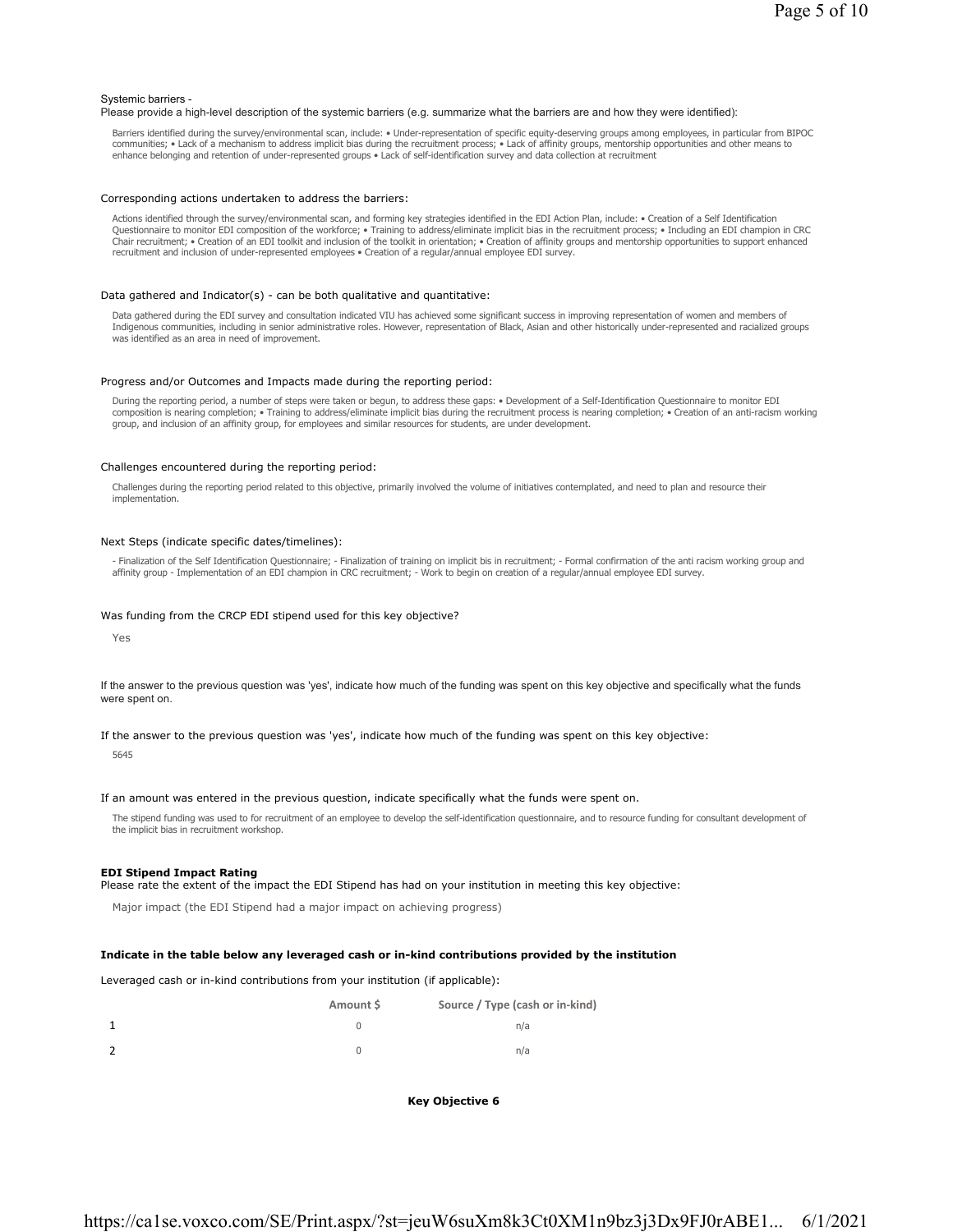### Brief description of S.M.A.R.T. (specific, measurable, aligned with the wanted outcome, realistic and timely) Key Objective 6:

Making VIU's facilities, learning design and teaching practices more accessible and inclusive, by reducing obstacles for visitors and community members with disabilities, creating disability-accessible, all gender washrooms, and increasing availability and use of universal design for learning practices

### Systemic barriers -

### Please provide a high-level description of the systemic barriers (e.g. summarize what the barriers are and how they were identified):

VIU's main campus is built on the side of a mountain, and has as a result inherent challenges related to physical accessibility for persons with mobility and sensory disabilities. Additional barriers relate to need for more accessible and inclusive washrooms and facilities, improved understanding of accommodation and inclusive learning, and improved understanding of invisible disabilities.

### Corresponding actions undertaken to address the barriers:

VIU's draft Action Plan has included the following actions to address system barriers: - Increased number of accessible meeting rooms, washrooms and classrooms; -<br>Increased number of all gender washrooms; - Continued train learning; - Additional funding for scholarships and awards for learners with disabilities, through the VIU Foundation and Deans

### Data gathered and Indicator(s) - can be both qualitative and quantitative:

Responses to the survey/environmental scan indicated accessibility and inclusion issues for learners and instructors, and concurrent indicators, as follows: - Need for continued provision of more accessible buildings, and more accessible (gender and disability) washrooms; - Need for new buildings to include all gender washrooms; -<br>Continued improvements in physical access, measured by a greater development and use of accessible teaching and learning methods, including Universal Design for Learning.

#### Progress and/or Outcomes and Impacts made during the reporting period:

VIU has received funding through the Rick Hansen Foundation and has, throughout the reporting period, continued to make significant advances in improving physical access to the campus facilities, including parking, administrative buildings and classrooms, and common facilities such as library and cafeteria. The Library underwent a revision to create the first all gender, fully accessible washrooms on campus, and additional accessibility reviews and improvements to washrooms and signage were<br>undertaken. An "accessible" map has been developed and impr disabilities (curb cuts, systems for reporting accessibility issues, improvements to Residences, cafeteria, and other amenities) have been implemented. In addition, the Centre for Innovation and Excellence in Learning has continued through the reporting period, to advance VIU's capacity to offer learning in multiple and more accessible formats, as well as offering support to instructors to implement Universal Design for Learning principles in course design and delivery. In addition, with respect to invisible<br>disabilities and mental health concerns, a new

### Challenges encountered during the reporting period:

Some challenges during the reporting period resulted from the Covid pandemic, including both the demand for online learning and complaints and concerns related to access and inclusion, in an educational setting that moved to primarily online learning for safety reasons. Concerns with isolation, alienation and communication challenges related to limited delivery methods became common. However, the pandemic challenges also resulted in innovation and exploration of alternative means to deliver learning, which had some positive outcomes as well in terms of accessibility.

#### Next Steps (indicate specific dates/timelines):

VIU will continue to work on improving physical access for persons with all forms of disability, and formalize and implement other steps related to this objective as outlined in the draft Action Plan

### Was funding from the CRCP EDI stipend used for this key objective?

No

If the answer to the previous question was 'yes', indicate how much of the funding was spent on this key objective and specifically what the funds were spent on.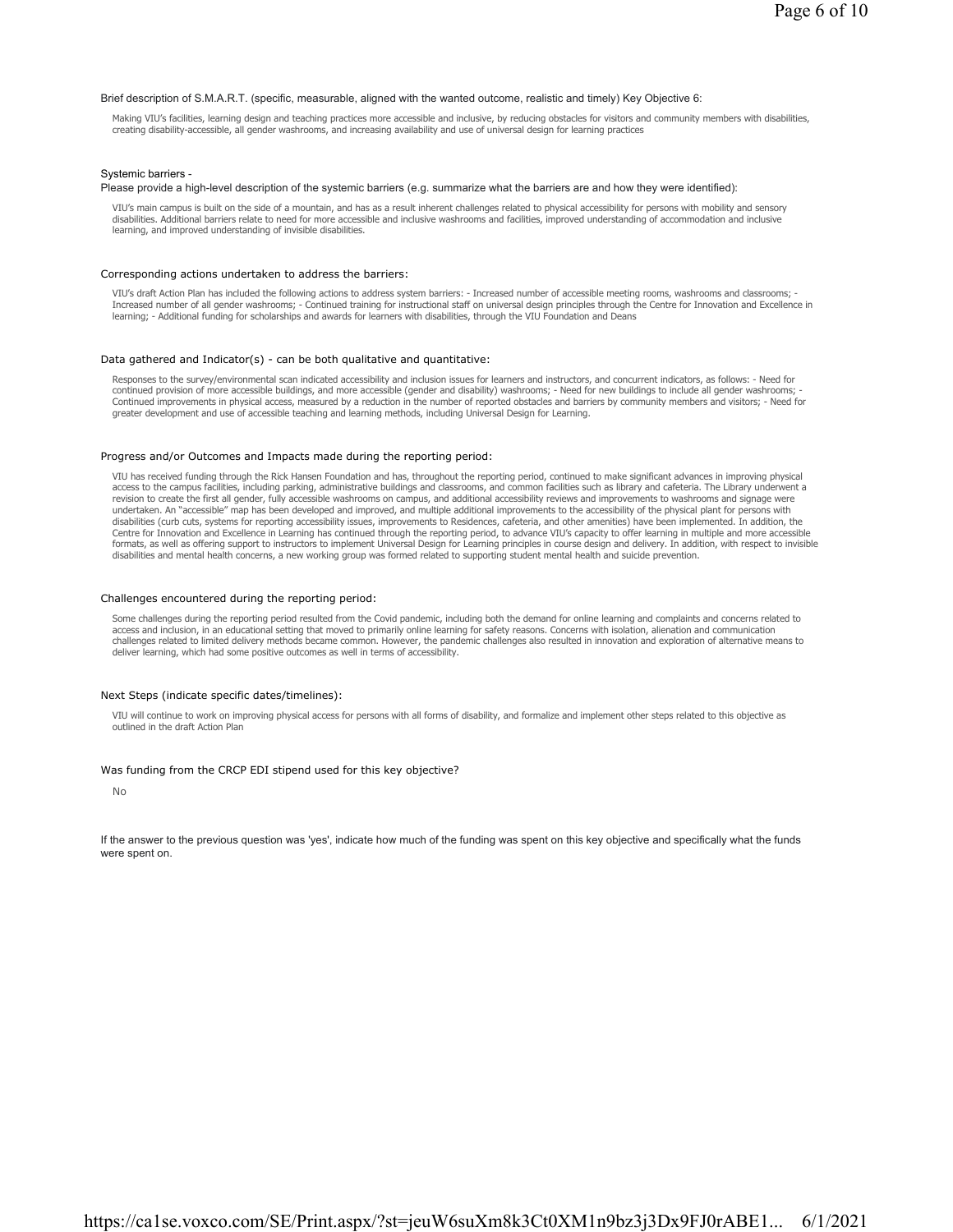### **Challenges and Opportunities**

Other than what has been outlined in the section above, outline any challenges and opportunities or successes regarding the implementation of the EDI action plan, as well as best practices that have been discovered to date. If COVID-19 has had an impact on the implementation of the institution's action plan, please outline how below. How has or will the institution address these challenges and opportunities? (limit: 5100 characters):

Challenges: In terms of the surveying and data-gathering process itself, a significant challenge involved participation, and finding ways to engage both learners and<br>employees with this inaugural EDI survey and the consult reported above, and efforts to increase engagement created a concern that the survey results would be influenced by any such efforts. Overall, the survey did see participation from all five equity-deserving groups, and discussions during consultation were frank, open, and constructive, and consistently identified themes as indicated<br>below, in terms of both challenges and opportunit see improved representation in future surveys from learners, from men, and overall, we need to find ways to achieve more engagement especially across equitydeserving groups in future surveys. This challenge was identified during the consultation itself as a reflection of the newness of the process, as this was VIU's first EDI<br>survey. It was also speculated that this procedura feeling a degree of exclusion, isolation, and lack of a sense of belonging. This led to multiple opportunities being identified for affinity and mentoring opportunities; one example: currently, the new Anti-Racism Working Group that formed during the reporting period is actively discussing both creation of an affinity group for BIPOC employees, and also exploring ways to create similar affinity and mentorship opportunities for learners, as well as to prevent siloing particularly of international students. This includes strategies such as identifying communications and events that encourage all students to engage with resources such as the Gathering Place, which is the<br>on-campus home of Services for Indigenous Learners – but ensure students and employees know that they are welcome and encouraged to engage with these events and resources, including through communications plans and VIU community "news" resources. In terms of the substantive challenges identified during the survey and consultation process, in addition to the lack of a sense of belonging which emerged, additional consistent themes/challenges in all five areas included: lack of or inconsistent awareness of EDI-related issues overall; bureaucratic/systemic barriers such as lack of, or outdated policies; the need for greater diversity and particularly representation of racialized individuals in senior administrative roles, and a desire for more and deeper resources, including training and education on topics such as gender diversity and anti-racism. A common observation was that women are well-represented, including in senior Administrative roles, but representation of racialized individuals is lacking. VIU has historic and specific commitments to Indigenous learners and its Indigenous community partners. This is reflected in multiple initiatives at VIU such as the Community Cousins program, the Elders in Residence and the Gathering Place. However a challenge which emerged during the survey and consultation process was the lack of<br>understanding of these commitments, resulting in a perception among som over others. Opportunities: These challenges, both with substantive issues and with the survey and consultation process itself, provided a rich and abundant source from which to fashion goals, objectives and strategies in the draft Plan. A key commitment is to institute regular EDI surveying in future, as part of a strategy that sees EDI<br>initiatives generally woven into the fabric of syst regular surveying, implementation of self-identification measures, transparent reporting and identification of both gaps and successes, and increased training on EDI matters such as privilege, implicit bias, allyship, microaggressions, anti racism strategies, Universal Design for Learning, and accommodation of learners with disabilities, are all strategies that have been built into the draft Action Plan as a result of the challenges and opportunities identified during the survey. Covid-related Challenges and<br>Opportunities: A frequent challenge identified w and disengagement. Many people reported "Zoom exhaustion," missing face-to-face contact, social connection, multiple opportunities for communication, and stronger relationships of on-campus work. Many encountered significant challenges balancing personal and professional obligations, such as childcare, with working from home. The dependence on online formats also assumes that both learners and employees have access to technology, which can discriminate against individuals who either do not have access to the technology or difficulty using it. At the same time, learners and educators reported seeing a shift in acceptance of alternate learning formats and increased creativity in finding innovative ways to deliver learning outcomes. This has had some positive impacts on VIU's ability, e.g., to engage with learners with a disability, or who live in remote communities – assuming that there is access to the necessary technology. The Action Plan goal to make VIU's facilities, learning design and teaching practices more accessible and inclusive includes providing, tracking and reporting on training in universal design for learning, which reported seeing positive shifts in attitude towards use of alternate formats.

# **Reporting on EDI Stipend objectives not accounted for in Part A**

### **Instructions:**

- Institutions with EDI Action Plans, use this section to report on EDI Stipend objectives that are not accounted for in Section A.
- Institutions without EDI Action Plans, use this section to report on EDI Stipend objectives.

#### **Objectives associated with your institution's EDI Stipend application**

**Table C1.** Provide information on the objectives associated with your institution's EDI Stipend application, including the funding and timelines, for the reporting period.

### **EDI Stipend Objective 1**

Indicate the S.M.A.R.T. (specific, measurable, aligned with the wanted outcome, realistic and timely) objective(s) towards which this funding has been directed:

Institutional ability to collect self-identification data on the equity seeking groups at the recruitment stage for employee applications as well as for existing employee groups.

### Indicator(s): Describe indicators, as presented in the EDI Stipend application, and how they are calculated.

Creation of self-identification questionnaire for all recruitments. Creation of self-identification questionnaire for all employees. Creation of data fields within VIUs recruitment system and HRIS for the collection and retention of data. Establishment of EDI data collection collection, retention and usage guidelines.

### Progress: Describe results observed, including indicator results, outcomes, impacts. Include timelines (start and end dates).

Self-identification questionnaire for job applicants drafted as of February 2021. Consultations on the questionnaire complete by March 5. Revisions and signoff to be complete by April 1, 2021. First draft of full employee self-identification questionnaire to be complete by April 1, 2021. Recruitment system modifications to effect the collection of the applicant data to be complete by April 15, 2021.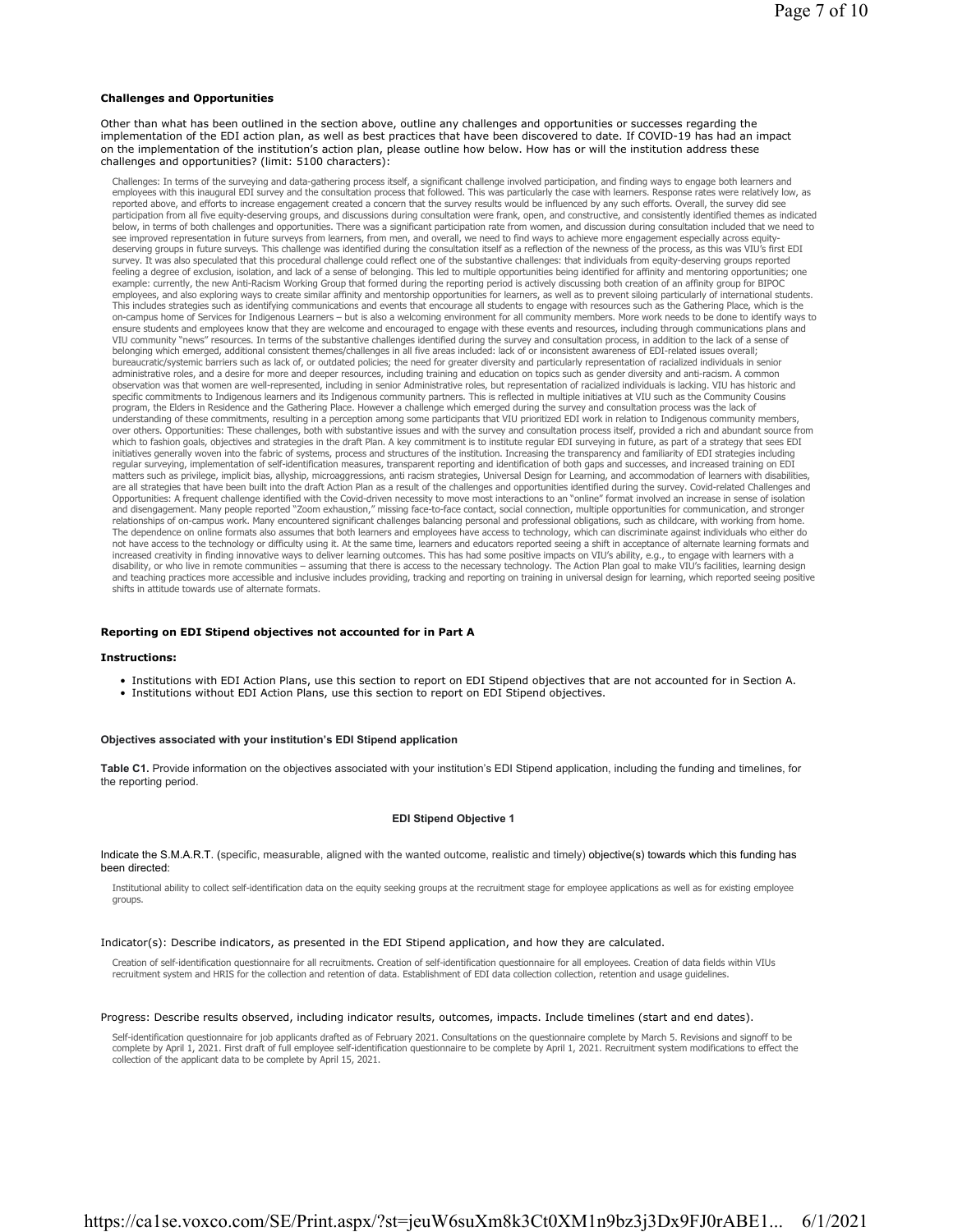# Outline the total expenditures below:

| Total funds of EDI stipend spent on the objective: | 5645 |
|----------------------------------------------------|------|
| Institutional commitment (if applicable):          |      |
| Total funds spent:                                 |      |

Indicate in the table below any leveraged cash or in-kind contributions provided by your institution:

| Amount \$ | Source / Type (cash or in-kind) |
|-----------|---------------------------------|
|           | n/a                             |
|           | n/a                             |

### **Table C2. EDI Stipend Impact Rating**

Please rate the extent of the impact the EDI Stipend has had on your institution in meeting this objective as identified in your application, for the reporting period:

Major impact (the EDI Stipend had a major impact on achieving progress)

### Provide a high level summary of how the stipend was used:

Stipend funded a specialized resource to be hired into the HR Department to complete the work. The dedicated resource focused on EDI, specifically in relation to selfdisclosure. The staff member led the cross-institutional scan of approaches deployed by various institutions. The EDI resource person reviewed the type of questions and<br>approaches at leading universities, including evolvin Recruitment system to appraise the implementation of the questionnaires at the recruitment phase.

### Do you have other objectives to add?

No

### **Additional Objectives (if applicable)**

**Table C1.** Provide information on the objectives associated with your institution's EDI Stipend application, including the funding and timelines, for the reporting period.

# **EDI Stipend Objective 2**

Indicate the S.M.A.R.T. (specific, measurable, aligned with the wanted outcome, realistic and timely) objective(s) towards which this funding has been directed:

Supporting VIU learners and employees to demonstrate equitable and inclusive behaviour through increasing attendance at learning opportunities, and increasing awareness as measured on learning self-reports

# Indicator(s): Describe indicators, as presented in the EDI Stipend application, and how they are calculated.

Creation with of 3 workshops on Implicit Bias, Allyship and Microaggression Creation of website content identifying EDI-related activities and resources at VIU

### Progress: Describe results observed, including indicator results, outcomes, impacts. Include timelines (start and end dates).

3 workshops drafted with support from Program Assistant and undergoing revision. Website content drafted with support from Program Assistant assistance and undergoing revision. Work on website and workshops to be completed by end of June 2021.

Outline the total expenditures below:

| Total funds of EDI stipend spent on the objective: |      |
|----------------------------------------------------|------|
| Institutional commitment (if applicable):          | 1080 |
| Total funds spent:                                 |      |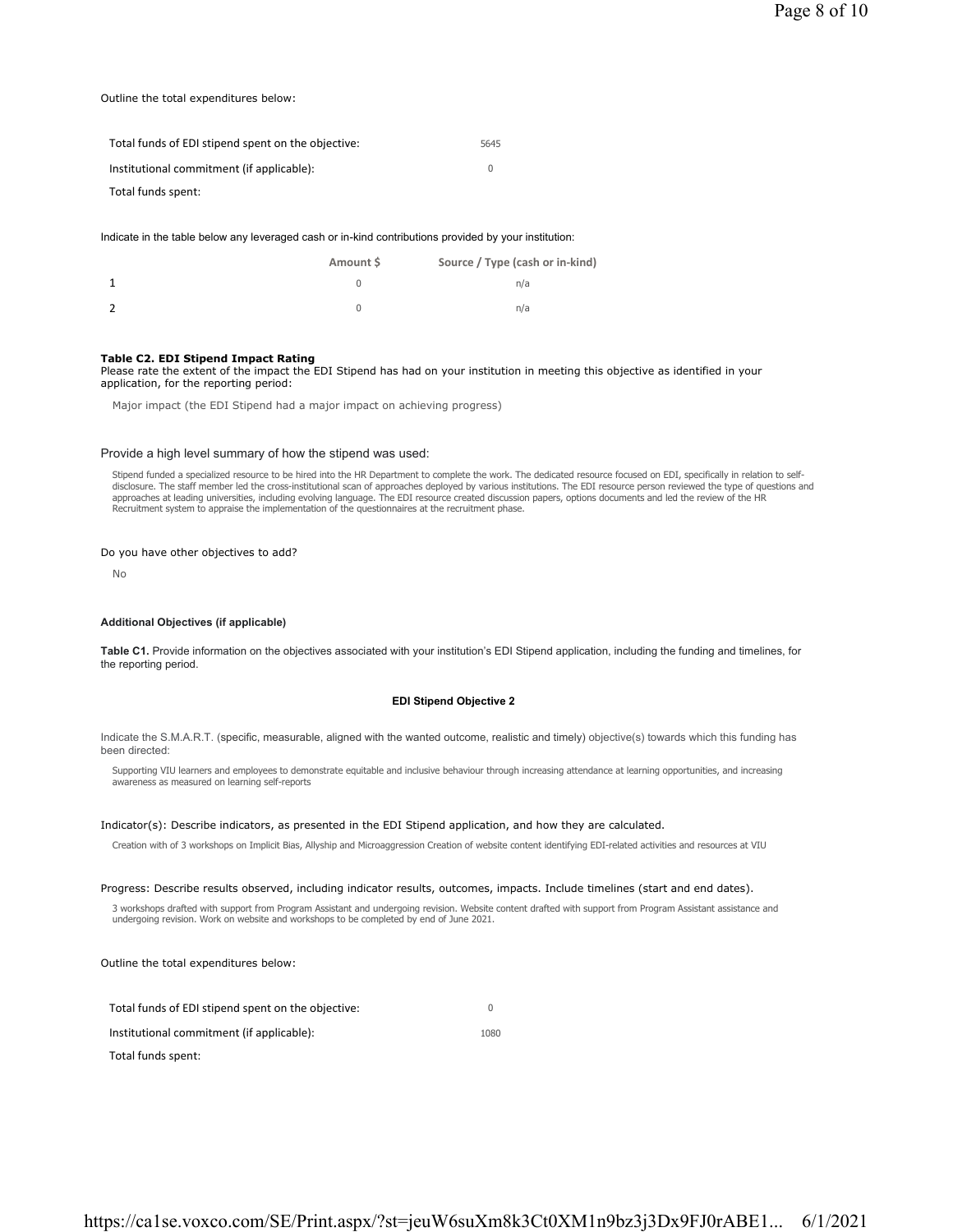Indicate in the table below any leveraged cash or in-kind contributions provided by your institution:

| Amount S | Source / Type (cash or in-kind) |
|----------|---------------------------------|
|          | n/a                             |
|          | n/a                             |

### **Table C2. EDI Stipend Impact Rating**

Please rate the extent of the impact the EDI Stipend has had on your institution in meeting this objective as identified in your application, for the reporting period:

Major impact (the EDI Stipend had a major impact on achieving progress)

Provide a high level summary of how the stipend was used:

n/a

EDI Stipend **Objective 3**

EDI Stipend **Objective 4**

EDI Stipend **Objective 5**

EDI Stipend **Objective 6**

### **Part D: Engagement with individuals from underrepresented groups**

Outline how the institution has engaged with underrepresented groups: e.g. racialized minorities, Indigenous peoples, persons with disabilities, women, LGBTQ2+ individuals, during the implementation of the action plan (during the reporting period), including how they have been involved in identifying and implementing any course corrections/adjustments, if applicable. For example, how was feedback gathered on whether the measures being implemented are resulting in a more inclusive research environment for chairholders of underrepresented groups? How has intersectionality been considered in developing and implementing the plan (if applicable)? Have new gaps been identified? How will members of underrepresented groups continue to be engaged? (limit: 10 200 characters)

The survey and consultation process was shaped and informed through consultation with an EDI Working Group, which was assembled to achieve representation from across all five equity-deserving groups. In addition, many of the individual Working Group members have significant experience and understanding of equity-enhancing<br>practices, and brought their expertise to advising on the how the survey was conducted, and the information being sought; progress was reported at several stages. The President's Committee on Diversity Equity and Human Rights was also consulted and received and responded to reports on the survey and consultation process. This Committee was struck with the goal of achieving<br>representation from across the five equity-deserving groups, and faculty, administrators, unions and faculty association, including student representation. In keeping with this consultation process, the survey included three components: research on EDI best practices and experiences in other institutions, and gathering and analysis of both quantitative, and qualitative data. Both quantitative and qualitative data-gathering specifically explored key issues identified by the stakeholder groups, including gathering data on the numbers of survey participants who identified as having intersectional identities, and for all participants and in particular those from equity-deserving groups, their experience or sense of engagement,<br>inclusion and belonging at VIU. In terms of gathering respond to questions exploring the extent to which they felt part of the VIU community; experienced opportunities to perform to their full potential; felt free to be themselves at VIU; felt they were being heard. This sense of inclusion was also explored through questions which asked participants the extent to which they felt they<br>were "not appreciated" or felt "unhappy" with their exp improvement such as the response rate, was obtained. Subsequently, all members of the VIU community were also invited to participate in a series of consultation meetings, to review the survey results and provide comment on the quantitative and qualitative findings, as well as the survey process itself. The results of both the survey and the consultation process have been incorporated into the current draft Action Plan, again with the guidance of the Working Group and President's Committee,<br>through a series of workshops held with both groups. Du series of objectives that describe how we will identify that we are achieving progress towards the goal, and how that progress will be measured or quantified. In turn, the identified objectives have several specific action items or strategies associated with them, being specific steps towards achieving the measurable objective. For example, feedback during the survey and consultation process indicated that our community and specifically members of the five equity-deserving groups identified the need to<br>"Incorporate EDI best practices throughout VIU's scholars overarching goals of the current Action Plan. The objectives to bring us closer to achieving that broad goal, and related specific actions, include: • Unbiased Review: That all researchers will, by October of 2021, experience internal peer review processes by adjudicators trained in implicit bias – Actions: o Deploy the CRC implicit/unconscious bias training module annually and require all members of faculty and student adjudication committees to complete the training; o Develop additional<br>resources and training opportunities for faculty and Research and Innovation chair to ensure implicit/unconscious bias does not negatively influence the renewal of chairs; o Working with Deans, encourage faculty to incorporate a module on EDI and research excellence teaching research methods courses in all departments; o Review and update the Scholarship, Research and Creative Activity Strategic Plan to ensure that it supports and enables our equity diversity and inclusion goals, by December 2022; • EDI-Informed Research: That all VIU faculty will, by May of 2022, have access to training on incorporating EDI best practices into their research projects, measured by: o the percentage of faculty submitting a research project for funding and/or REB review that take this EDI best practices module; o the number of external grant submissions that reflect positive feedback on the EDI practices in VIU submissions; and o the number of research training courses offered to VIu students that incorporate EDI best practices in research design; • Respectful Research Partnerships: That respectful research partnerships will be evidenced by Indigenous community partners indicating progress in building respectful<br>engagement in VIU-community research (measure to be dete Indigenous communities in research, to be shared with VIU faculty and students. • Diverse Research Teams: That VIU-funded research projects will reflect greater diversity in the composition of research teams, measured by an increase in the percentage of funded research projects which include a member(s) of an equity-deserving group. • Equitable Access to Resources: That by June 2022, all equity-deserving faculty will have equal access to the space and equipment needed for their work – Action: VIU's Space Governance Committee develops clear and equitable procedures to ensure that researchers from all equity-deserving groups have access to the space and equipment needed for their work.